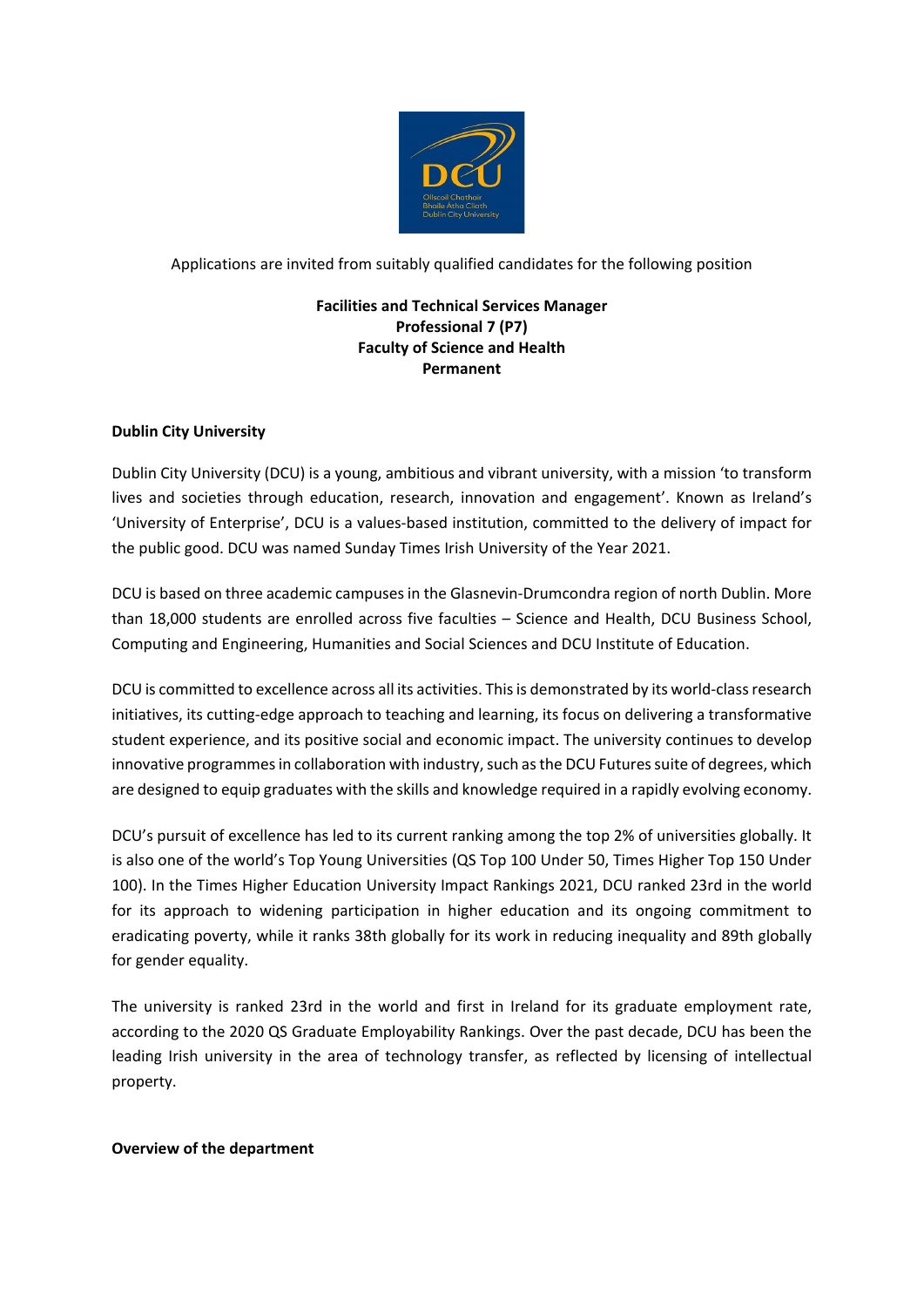The Faculty of Science and Health at Dublin City University is home to the Schools of Chemical Sciences, Biotechnology, Physics, Mathematics, Health & Human Performance, Psychology and Nursing Psychotherapy & Community Health. The Faculty also hosts a number of large scale research centres, including the National Institute for Cellular Biotechnology (NICB), the National Centre for Sensor Research (NCSR), the National Centre for Plasma Science & Technology (NCPST) and the International Centre for Neurotherapeutics (ICNT). The Faculty offers programmes at Bachelors, Masters and PhD levels and our graduates are highly sought after by industry both nationally and internationally.

#### **Role Profile**

The Faculty of Science & Health is seeking to recruit an experienced, motivated facilities and technical services manager. Reporting to the Dean, and working closely with technical officers and academic leadership across all Schools, the Facilities and Technical Services Manager will focus on the management of space, technical services, equipment and facilities within the Faculty to optimally support a wide range of teaching and research activities. The successful candidate will have a key role in supporting the Faculty Strategy in this regard, in meeting health and safety and risk management difficulties and in planning.

The successful candidate will be expected to manage facilities and services to enable the Faculty to function at its most efficient and effective level, offering real added value improvements to the Faculty's core business.

#### **Duties and Responsibilities**

Please refer to the job description for a list of duties and responsibilities associated with this role.

# **Qualifications and Experience**

Applicants must hold a minimum of a primary degree or equivalent in a relevant area, in addition to a minimum of five years' relevant experience in a similar environment.

Candidates will have:

- A proven track record of effective facility, technical services and space management
- Excellent interpersonal skills & communication skills both written and verbal, including negotiation skills
- An ability to work effectively unsupervised, individually, as part of or leading a team
- Proven strong focus on Health and Safety, and compliance
- Proven record of managing change and implementation of new technology
- Experience with IT tools relevant to various aspects of the role
- Candidates will ideally have:
- Technical expertise which aligns with the Faculty's teaching and research areas/activities (e.g. chemistry, physics, biotechnology)